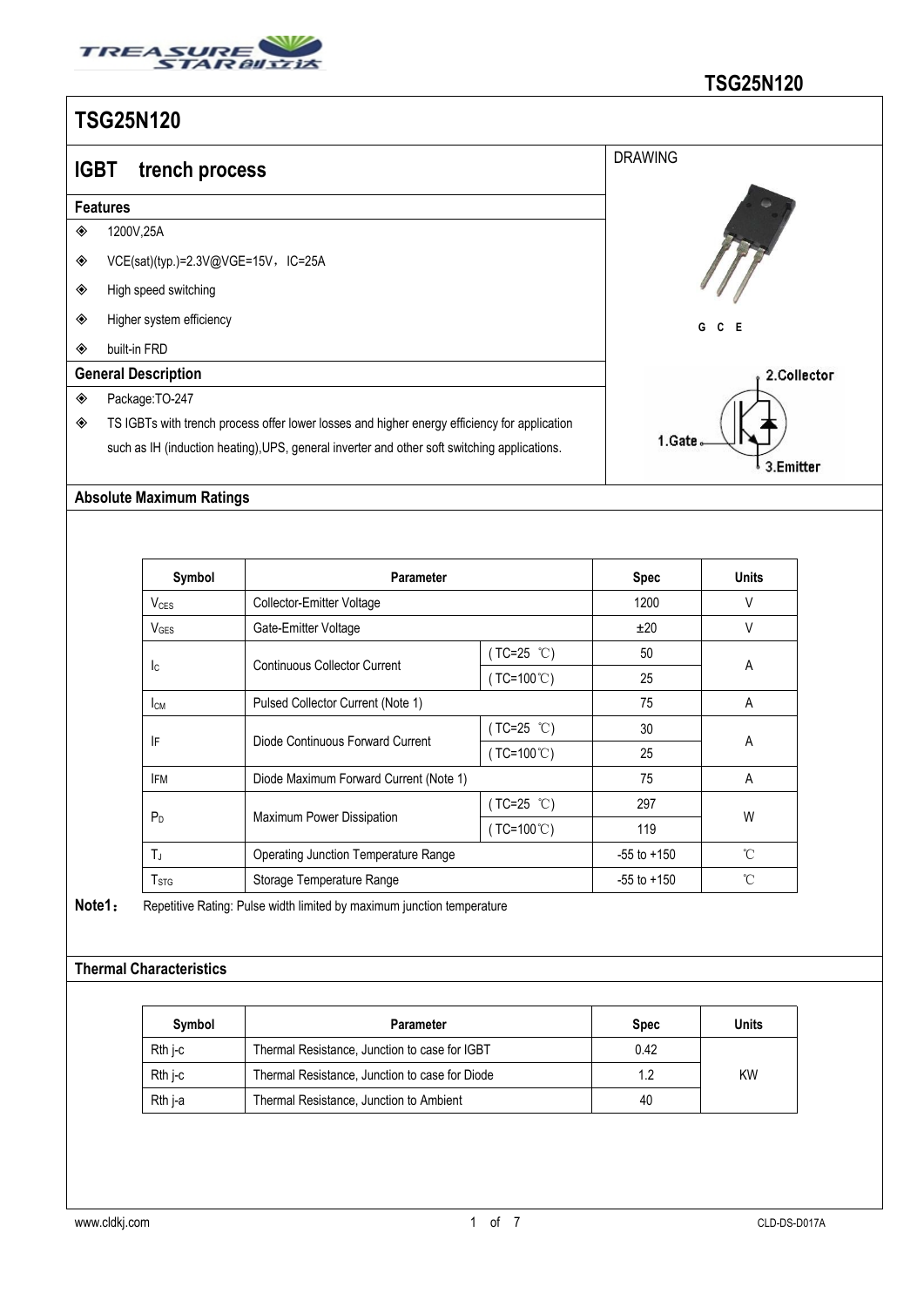

## **Electrical Characteristics** (TC=25℃ unless otherwise noted )

| Symbol                  | Parameter                                     | <b>Test Conditions</b>                                                                  |                     |      | <b>Typ</b> | Max    | <b>Units</b> |
|-------------------------|-----------------------------------------------|-----------------------------------------------------------------------------------------|---------------------|------|------------|--------|--------------|
|                         | <b>Static characteristics</b>                 |                                                                                         |                     |      |            |        |              |
| <b>BV<sub>CES</sub></b> | Collector-Emitter Breakdown Voltage           | VGE= 0V, IC= 250uA                                                                      |                     | 1200 |            |        | $\vee$       |
|                         | Collector-Emitter Leakage Current             | VCE= 1200V, VGE=                                                                        | Tj=25 $°C$          |      |            | 0.1    |              |
| $l_{\text{CES}}$        |                                               | 0V                                                                                      | Tj=150 $^{\circ}$ C |      |            | 2.0    | mA           |
|                         | Gate Leakage Current, Forward                 | VGE=20V, VCE= 0V                                                                        |                     |      |            | 100    | nA           |
| <b>I</b> GES            | Gate Leakage Current, Reverse                 | VGE=-20V, VCE=0V                                                                        |                     |      |            | $-100$ | nA           |
| VGE(th)                 | Gate Threshold Voltage                        | VGE= VCE, IC= 250uA                                                                     |                     | 5.0  | 6.0        | 7.0    | V            |
|                         | <b>Collector-Emitter Saturation Voltage</b>   | $VGE=15V,$                                                                              | Tj=25 $°C$          |      | 2.24       | 2.40   |              |
| VCE(sat)                |                                               | $IC = 25A$                                                                              | Tj=150 °C           |      | 2.6        |        | V            |
|                         | Diode Forward Voltage                         | VGE= 0V, IF=25A                                                                         | Tj=25 $°C$          |      | 1.30       |        | $\vee$       |
| VF                      |                                               |                                                                                         | Tj=150 °C           |      | 1.35       |        |              |
| <b>gFS</b>              | transconductance                              | VCE= 20V, IC= 25A                                                                       |                     |      | 10.5       |        | S            |
|                         | <b>Dynamic characteristics</b>                |                                                                                         |                     |      |            |        |              |
| Ciss                    | Input Capacitance                             | VCE=25V                                                                                 |                     | 3480 |            | pF     |              |
| Coss                    | Output Capacitance                            | VGE=0V<br>$f = 1$ MHz                                                                   |                     |      | 99         |        |              |
| Crss                    | Reverse Transfer Capacitance                  |                                                                                         |                     |      | 58         |        |              |
| $Q_{G}$                 | Gate Charge                                   | Vcc=900V, IC=25A, VGE=15V                                                               |                     |      | tbd        |        | nc           |
|                         | IGBT switching characteristic(Inductive Load) |                                                                                         |                     |      |            |        |              |
| $t d($ on $)$           | Turn-on Delay Time                            |                                                                                         |                     |      | 45         |        |              |
| t r                     | Turn-on Rise Time                             | Vcc=600V                                                                                |                     |      | 50         |        |              |
| t d(off)                | Turn-off Delay Time                           | $IC = 25A$<br><b>VGE=15V/0V</b><br>$RG=15 \Omega$<br>$L_{Load} = 500 \mu H$<br>TC=25 °C |                     |      | 165        |        | ns           |
| tf                      | Turn-off Fall Time                            |                                                                                         |                     |      | 98         |        |              |
| Eon                     | Turn-on Switching Loss                        |                                                                                         |                     |      | 1.33       |        | mJ           |
| Eoff                    | Turn-off Switching Loss                       |                                                                                         |                     |      | 0.82       |        |              |
| Ets                     | <b>Total Switching Loss</b>                   |                                                                                         |                     |      | 2.15       |        |              |
| $t d($ on $)$           | Turn-on Delay Time                            | $Vcc = 600V$<br>$IC = 25A$<br>$VGE = 15V$<br>$RG=15 \Omega$                             |                     |      | 35         |        | ns           |
| t r                     | Turn-on Rise Time                             |                                                                                         |                     |      | 52         |        |              |
| t d(off)                | Turn-off Delay Time                           |                                                                                         |                     |      | 200        |        |              |
| tf                      | Turn-off Fall Time                            |                                                                                         |                     |      | 225        |        |              |
| Eon                     | Turn-on Switching Loss                        | $L_{Load} = 500 \mu H$                                                                  |                     |      | 1.35       |        |              |
| Eoff                    | Turn-off Switching Loss                       | TC=150 °C                                                                               |                     |      | 1.60       |        | mJ           |
| Ets                     | <b>Total Switching Loss</b>                   |                                                                                         |                     | 2.95 |            |        |              |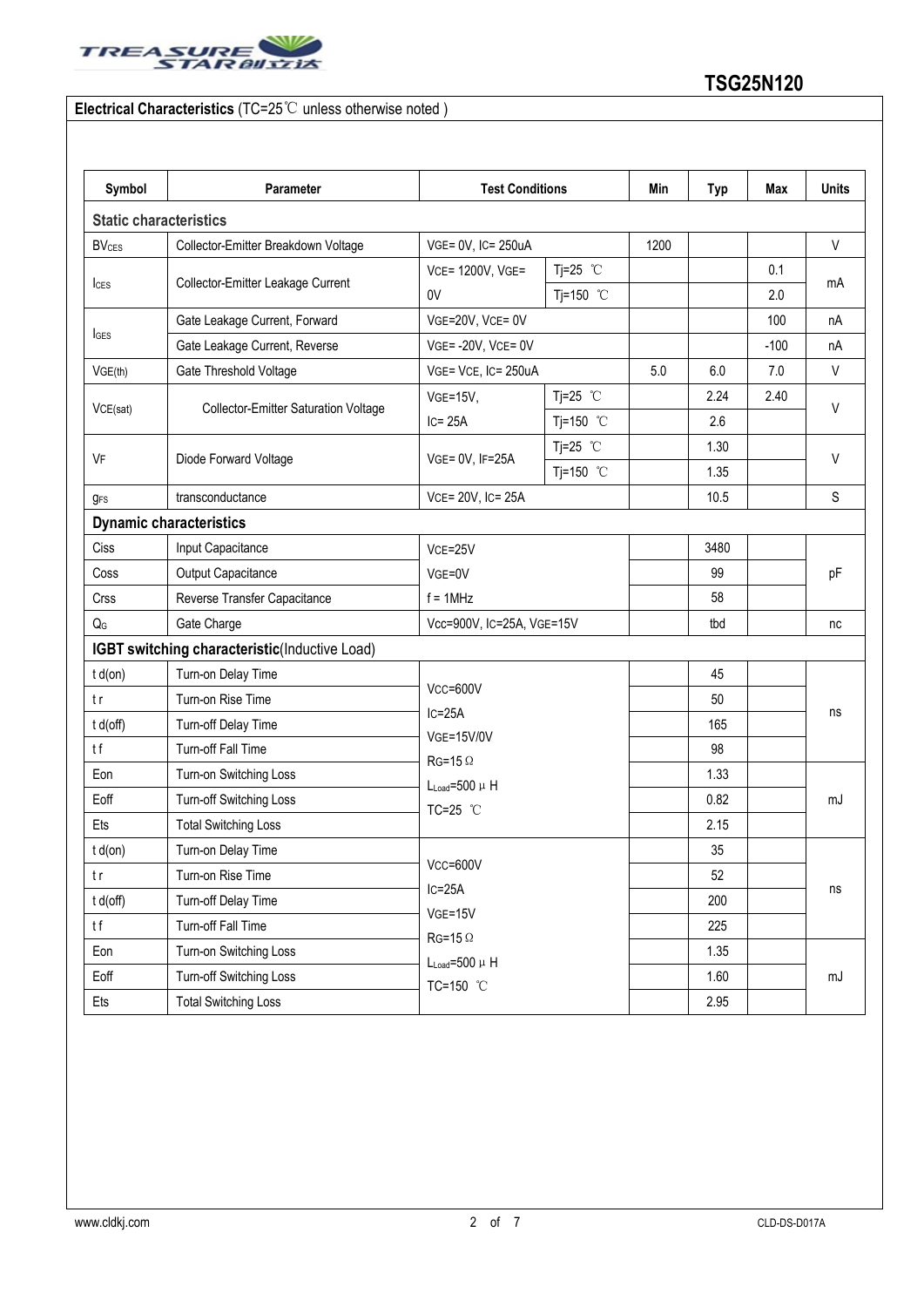

80

70

60

50

#### **Typical Characteristics**

# $\overline{\mathbf{u}}$  $T_c = 80^{\circ}$ C



Figure 1. Collector current as a function of switching frequency

 $(T_j \le 150^{\circ} \text{C}, D = 0.5, V_{CE} = 600 \text{V},$  $V_{\rm GE}=0/+15\mathrm{V},$   $R_{\rm G}=15\Omega)$ 



Figure 2. Maximum power dissipation as a function of case temperature  $(T_j \leq 150^{\circ}C)$ 



Figure 3. Maximum collector current as a function of case temperature

 $(V_{GE} \ge 15V, T_j \le 150^{\circ}C)$ 



Figure 4. Typical transfer characteristic  $(V_{CE} = 15V)$ 

## **TSG25N120**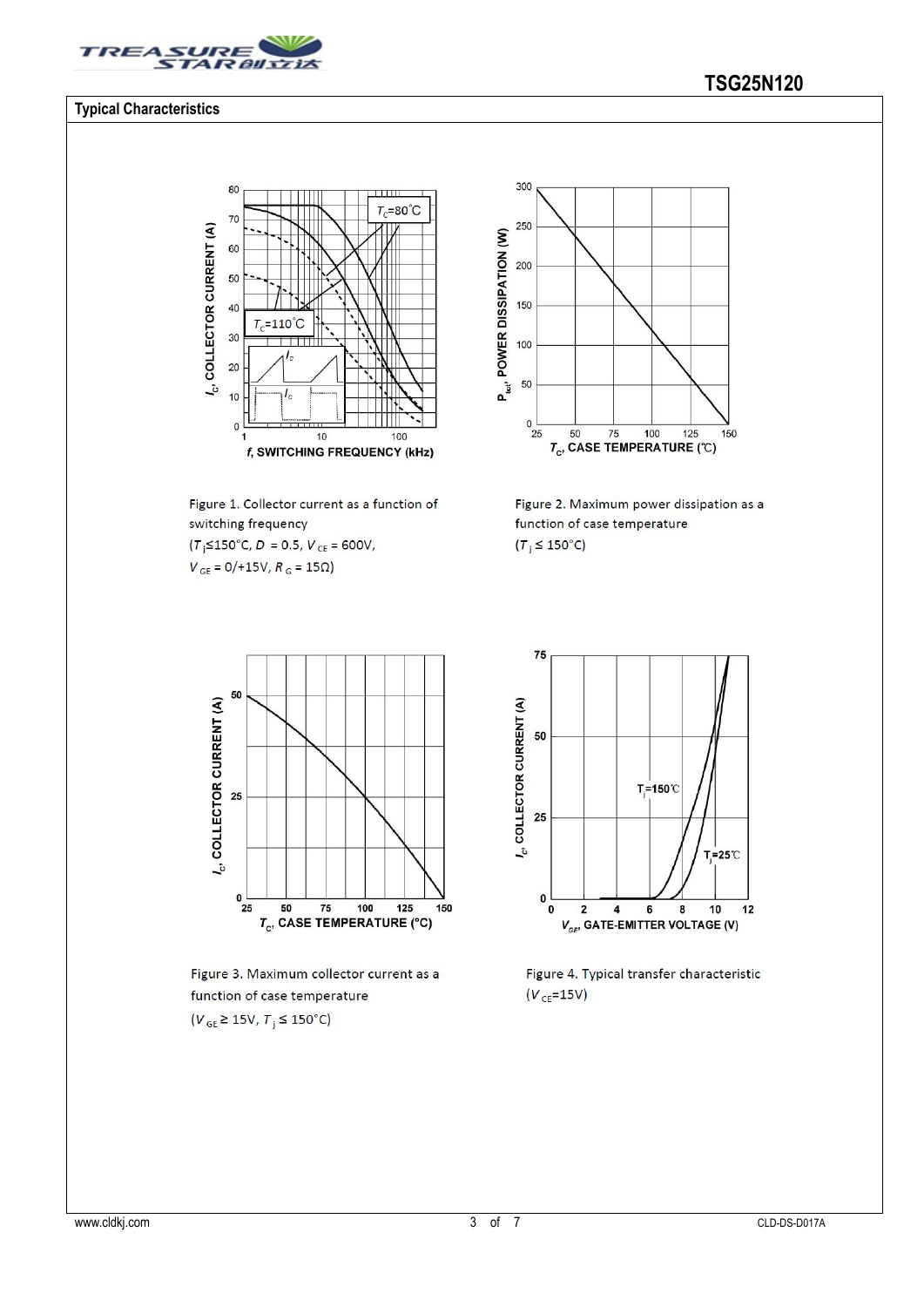



Figure 5. Typical output characteristic  $(T_i = 25^{\circ}C)$ 



Figure 6. Typical output characteristic  $(T_i = 150^{\circ}C)$ 



Figure 7. Typical switching times as a function of collector current (inductive load,  $T_{\parallel} = 150^{\circ}$ C,  $V_{CE} = 600V$ ,  $V_{GE} = 0/15V, R_{G} = 15\Omega,$ Dynamic test circuit in Figure D)



Figure 8. Typical switching times as a function of gate resistor (inductive load,  $T_{\parallel} = 150^{\circ}$ C,  $V_{CE} = 600V$ ,  $V_{GE}$ =0/15V,  $I_C$ =25A, Dynamic test circuit in Figure D)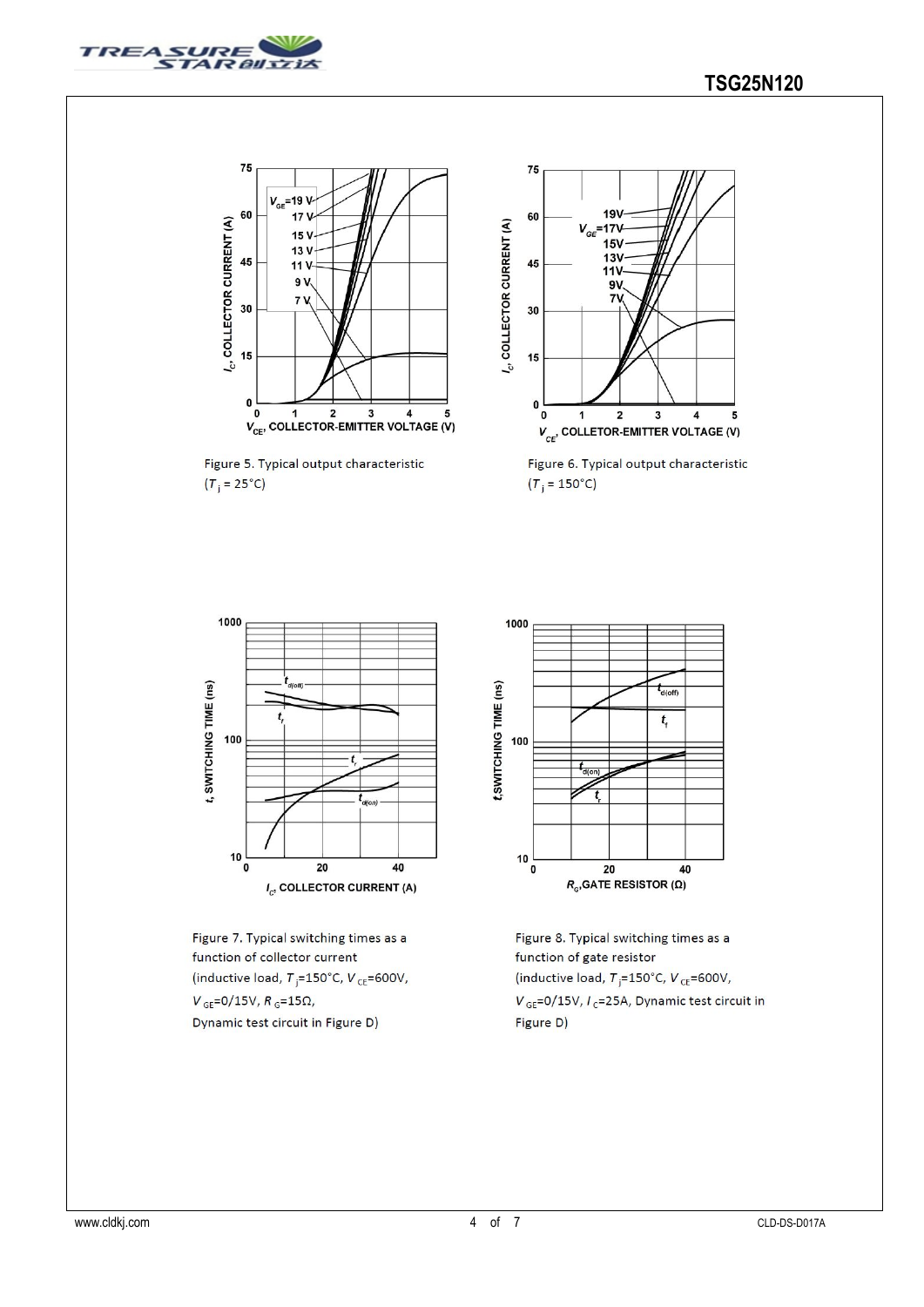



Figure 9. Typical switching energy losses as a function of collector current (inductive load,  $T_{\parallel} = 150^{\circ}$ C,  $V_{CE} = 600V$ ,  $V_{\text{GE}}=0/15V, R_{\text{G}}=15\Omega,$ Dynamic test circuit in Figure D)



Figure 10. Typical switching energy losses as a function of gate resistor (inductive load,  $T_{\rm j}$ =150°C, V<sub>CE</sub>=600V,  $V_{GE} = 0/15V, I_C = 25A,$ Dynamic test circuit in Figure D)



Figure 11. Typical capacitance as a function of collector-emitter voltage

 $(V_{GE}=0V, f = 1 MHz)$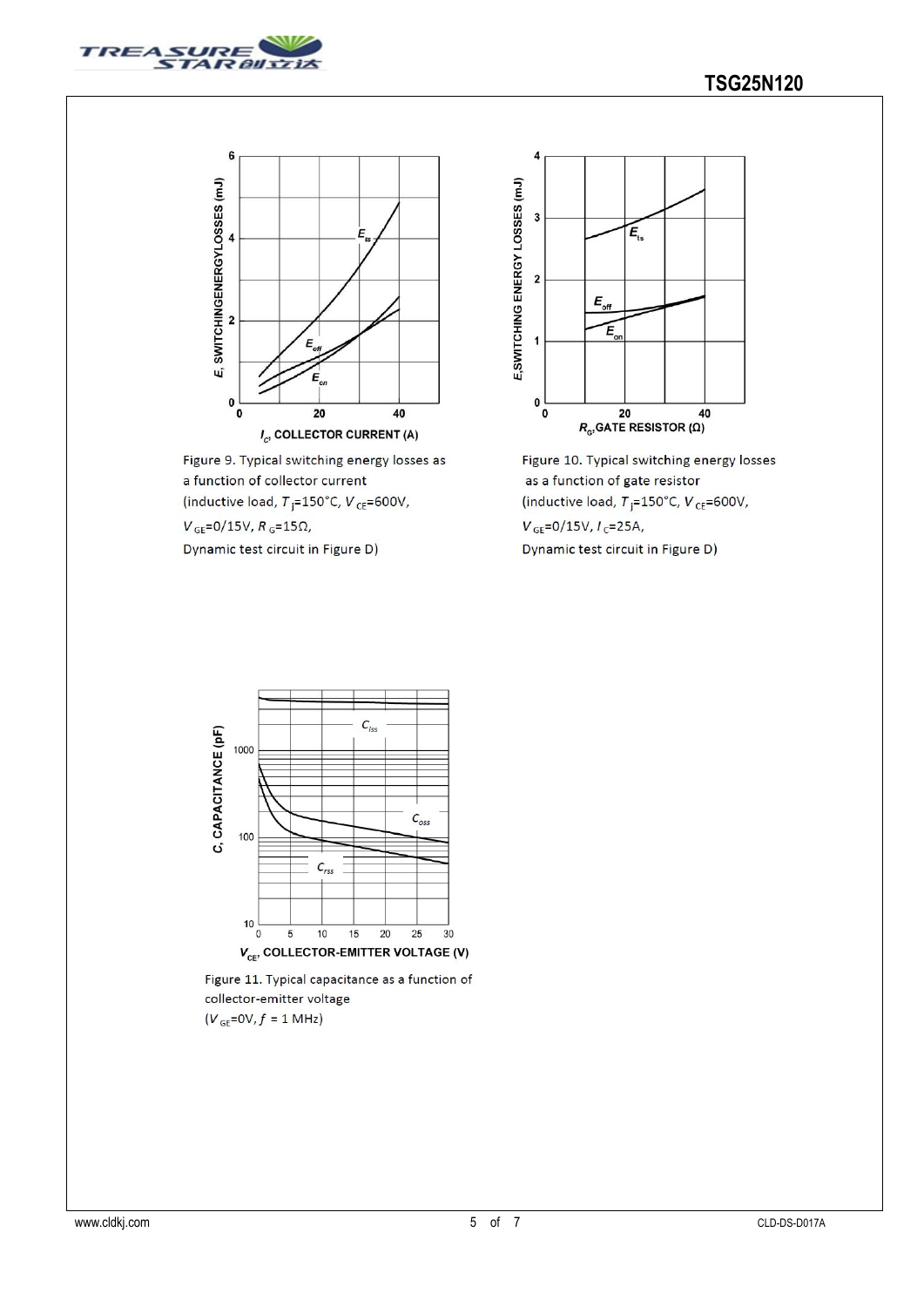

#### **Test circuits and waveforms**













Figure C. Definition of diodes switching characteristics